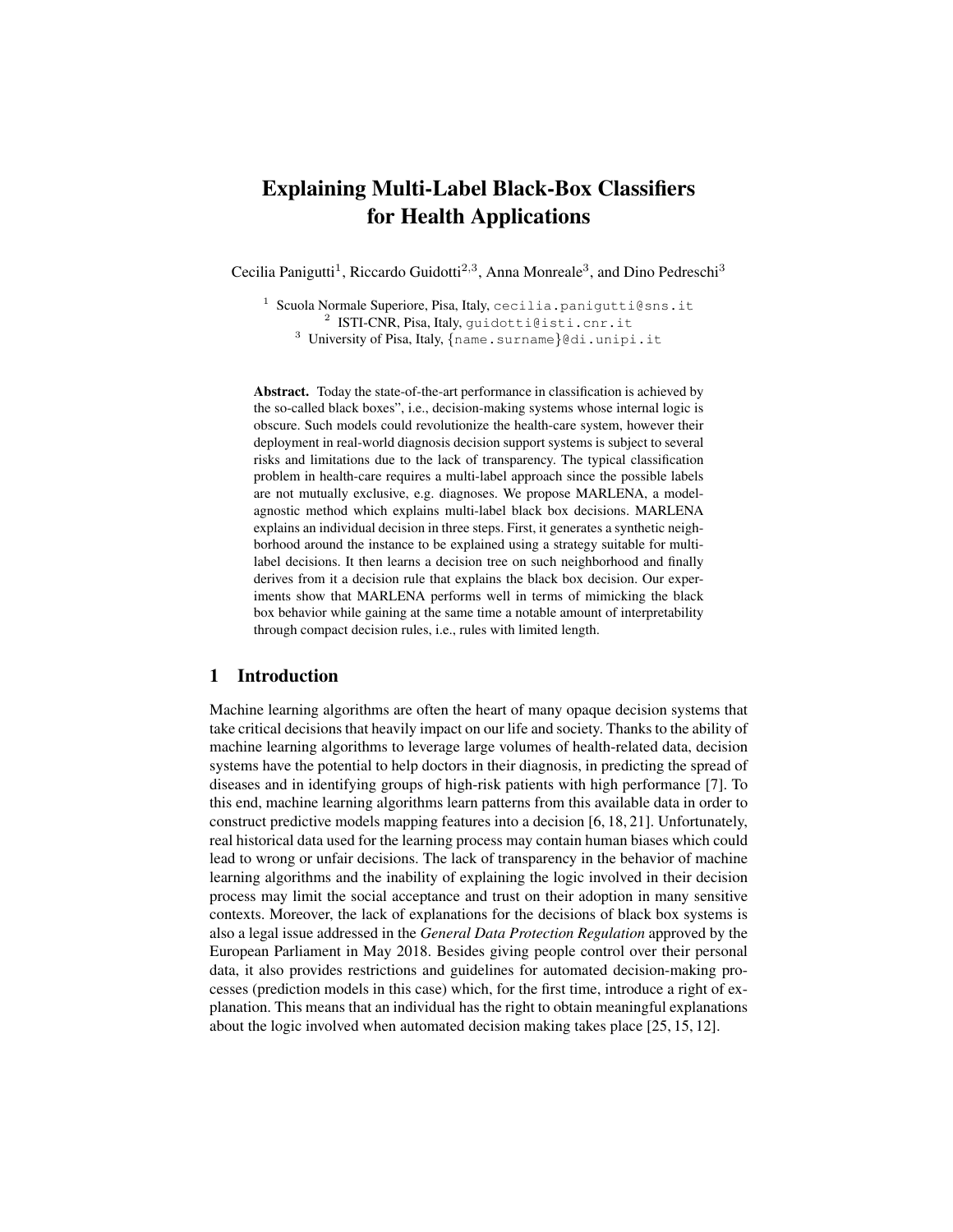#### 2 C. Panigutti et al.

Some machine learning techniques aiming at learning predictive model in healthcare, rather than specialize in predicting a particular outcome (heart-failure, in-hospital mortality, etc), focus on developing *generic* predictive models able to forecast any kind of future diagnosis. This task is called multi-label classification problem since diagnoses are not mutually exclusive, so a multilabel classifier has to assign to each sample a set of target labels (decisions). For example, in [6] a RNN is trained to implement a temporal model to predict the patient's next visit time, diagnosis and medication order.

In this paper we address the problem of explaining the decision taken by a multilabel black box classifier by providing "meaningful explanations" of the logic involved in the decision process. This task is particularly relevant in health-care applications since machine learning-based diagnosis decision support systems able to tackle mixed scenarios solve a multi-label classification problem. To this end, we propose a model agnostic solution called MARLENA (for Multi-label Rule-based ExplaNAtions). Given any kind of multi-label black box predictor  $b$  and a specific instance  $x$  labeled with outcome  $y$  by  $b$ , we build an interpretable multi-label predictor by first generating a set of synthetic neighbor instances of the given instance  $x$  through an ad-hoc strategy, and then extracting from such a set a multi-label decision tree classifier. A local explanation represented by a decision rule is then extracted from the obtained decision tree. For the generation of the neighborhood of  $x$  we propose two alternative strategies based on the idea of generating neighbors close to  $x$  with respect to the feature values and the decision assigned by the black box  $b$ . The idea of miming the local behaviour of a black box is common with other approaches such as LIME [19] and LORE [10]. However, none of these approaches is applicable to explain multi-label black box classifiers. We validate our explanation method with experiments on real datasets to assess quantitatively its accuracy in miming a black box and the complexity of the produced explanations.

The rest of this work is organized as follows. In the *Related Work* Section 2 we discuss relevant works on multi-label classification for health applications and black box decision explanation. Then, *Setting the Stage* Section 3 introduces important notions as multi-label classification, black box classifier and interpretable classifier. Section 4 *Multi-label black box Outcome Explanation* presents a problem formalization and *Multi-label Explainer* Section 5 describes the details of the proposed explanation method. In the *Experiments* Section 6 we report a deep experimentation using datasets concerning health applications. Finally, we conclude the paper by discussing strengths and weaknesses of the proposed solutions and future research directions.

### 2 Related Work

The recent availability of large amounts of electronic health records (EHRs) provides an opportunity for training classification algorithms to develop health applications. EHRs are usually noisy, sparse, have high dimensionality and nonlinear relationships among variables [26]. Deep Learning ability to model non-linear relationships [14] led to successful applications of such technologies to clinical tasks based on EHR data [21]. Deep Learning techniques have been proven useful for patients and medical concepts representation [16], outcome prediction [6, 18, 21] and new phenotype discovery [4, 13].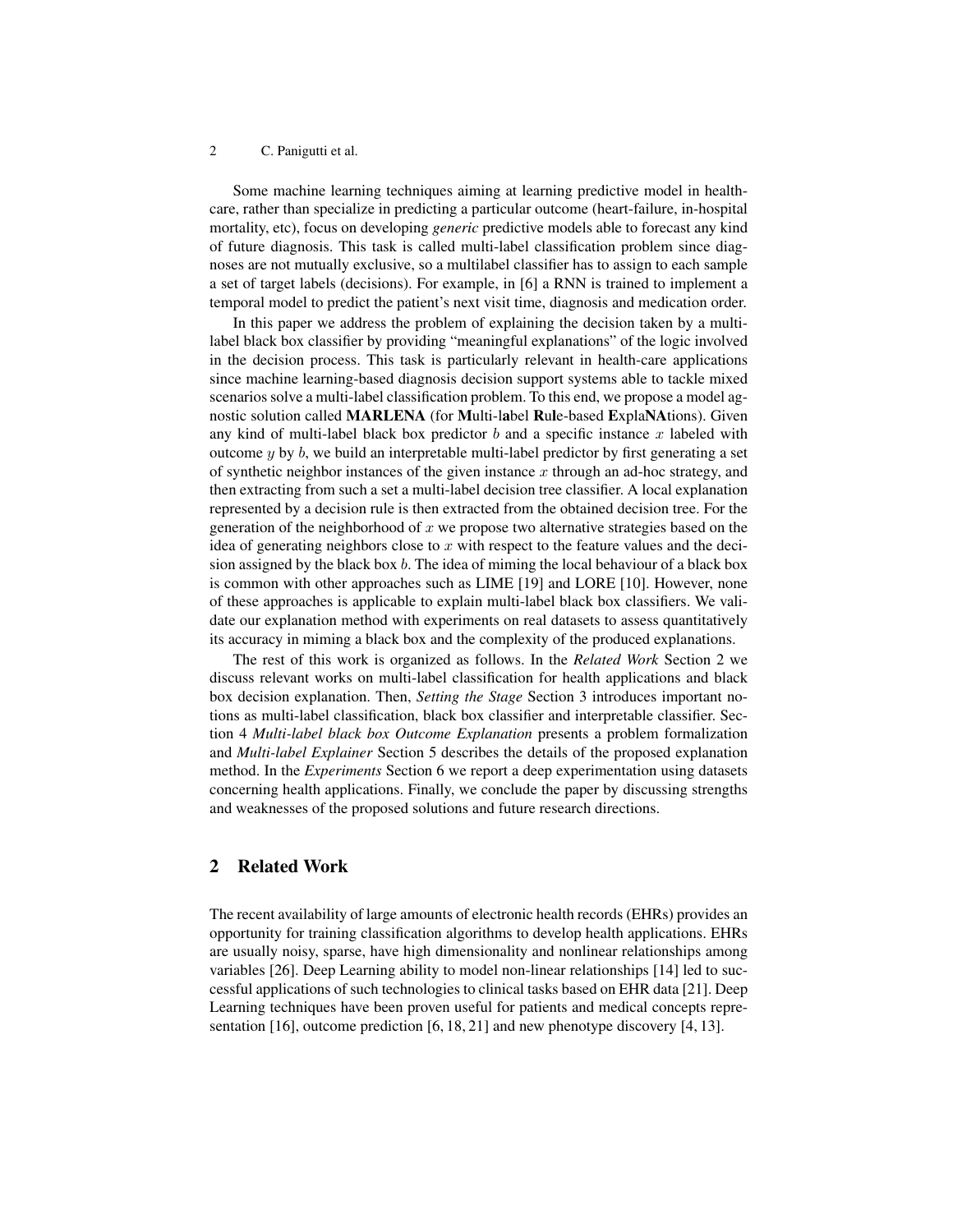Consequence of the wide use of black box techniques is a remarkable interest in developing interpretable predictive systems for health applications. To give insights to the behavior of their model, the authors of [6] studied the relationship between the length of the patient medical history and the prediction performance. However, their finding do not help in explaining how the system reasons. In [9] the authors propose a multichannel convolutional neural network based on embeddings of medical concepts to examine the effect of patient characteristics on total hospital costs and length of stay. Despite the good performance the proposed method is completely obscure. A partially interpretable solution to the same problem is described in [2]. The authors propose a model based on the fact that different patient conditions have different temporal progression patterns. The model learns time decay factors for every medical code and allows to analyze the attention weights and disease progression for interpreting the predictions and understand how risks of future visits change over time. However, this approach still depends on a neural network and is not reusable for other applications.

In line with [19, 10], our proposal is not to develop interpretable solutions specifically designed for some applications, but to provide an agnostic-approach able to deal with multiple applications and to explain the predictions of high performance classifiers. In [5] the authors compress the knowledge learned by several deep networks into a more interpretable model (gradient boosting trees) which mimics the global behavior of the black box achieving similar performance. In contrast, our approach explains the black box local behavior.

Concerning multi-label prediction, in the literature, there are various approaches using transparent or obscure models. In [24, 3] are proposed variants of decision trees to deal with multi-labels organized into a hierarchy. On the other hand, yet to deal with the multi-label problem, in [1, 20] are presented respectively a fuzzy SVM and a fuzzy neural network. Despite the usage of interpretable models, these work do not offer any specific clue on how to employ them for explanability purposes.

To the best of our knowledge our work is the first attempt to solve local explanation [11] for agnostic health applications in with multi-label classification.

## 3 Setting the Stage

We recall basic notations on *multi-label* classification [23], the definition of the *outcome explanation problem* [11], and then, we define the notion of *explanation* for multilabel classifiers for which we propose a solution. A multi-label classifier, is a function  $b:\mathcal{X}^{(m)}\to\mathcal{Y}^{(l)}$  which maps data instances (tuples) x from a feature space  $\mathcal{X}^{(m)}$  with m input features to a decision vector y in a target space  $\mathcal{Y}^{(l)} = \{0, 1\}^l$ . Note that,  $y_i = 1$  if the  $i^{th}$  label is associated with the instance  $x, y_i=0$  otherwise. We use  $b(x)=y$  to denote the decision y predicted by b, and  $b(X)=Y$  as a shorthand for  $\{b(x) | x \in X\} = Y$ .

An instance x consists of a set of m attribute-value pairs  $(a_i, v_i)$ , where  $a_i$  is a feature (or attribute) and  $v_i$  is a value from the domain of  $a_i$ . The domain of a feature can be continuous or categorical. A predictor can be a machine learning model, a domainexpert rule-based system, or any combination of algorithmic and human knowledge processing. We assume that a classifier can be queried at will. We denote by b a *black box* classifier, whose internals are either unknown to the observer or they are uninter-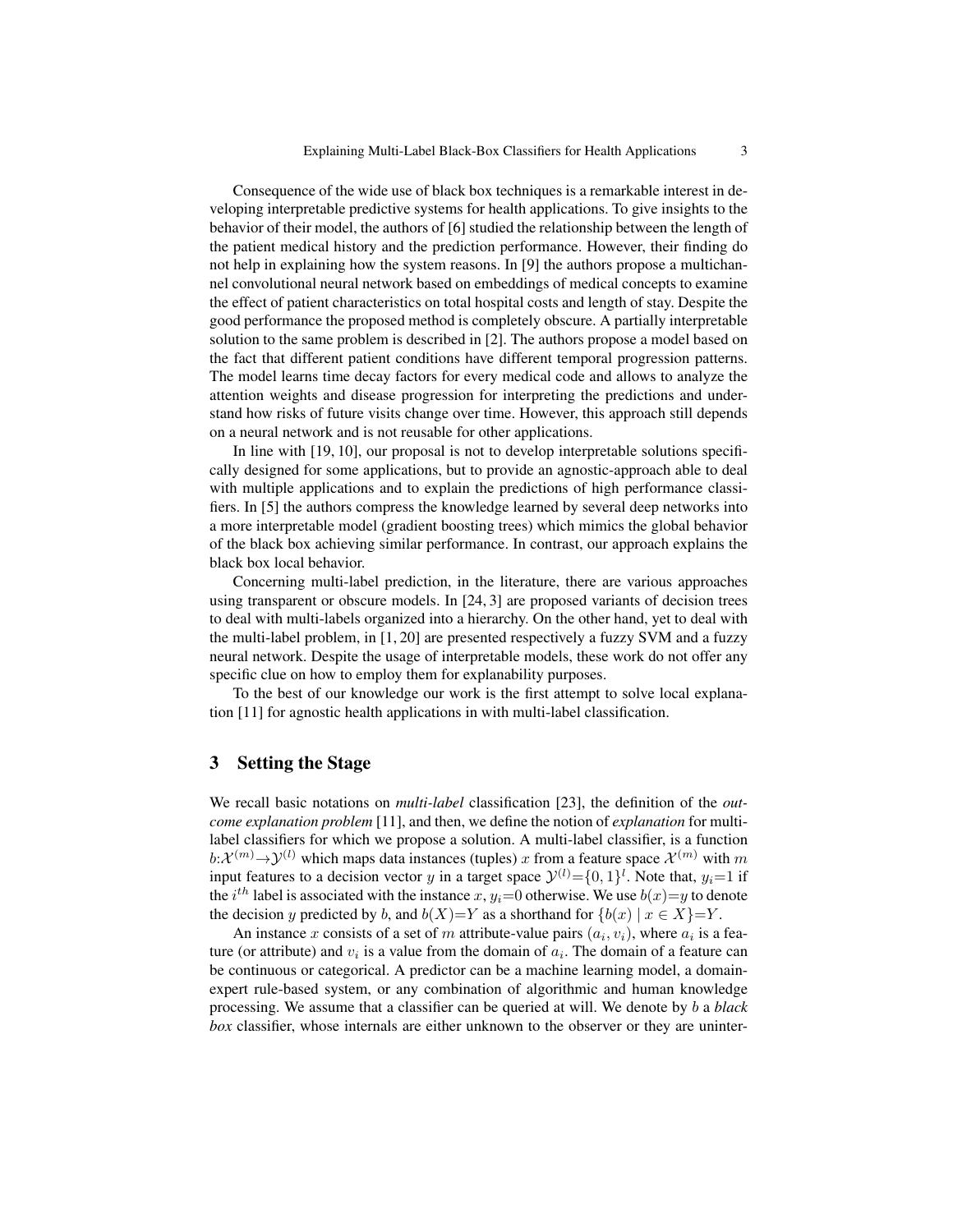

Fig. 1. *(1st)* dataset sample, the arrow points out the instance to explain, Mixed neighborhood generation: *(2nd)* real instances close to x w.r.t. the feature space; *(3rd)* real instances close to x w.r.t. the target space; *(4th)* merge of the previous sets of instances. Unified core real neighborhood:  $(5th)$  real instances close to x w.r.t. feature and target spaces, i.e., the real core neighborhood.

pretable by humans. Examples include neural networks, SVMs, ensemble classifiers, etc. Instead, we denote with c an *interpretable classifier*, whose internal processing yielding a decision  $c(x)=y$  has a symbolic interpretation understandable by a human. Examples include rule-based classifiers, decision trees, decision sets, etc.

### 4 Multi-label black box Outcome Explanation

Given a black box classifier *b* and an instance *x*, the *outcome explanation problem*, introduced in [11], consists in providing for the decision  $b(x) = y$  an explanation e belonging to a human interpretable domain E.

We address this problem in the specific case in which the black box is a *multilabel classifier*. Our approach is based on the idea, proposed in [10], of learning an interpretable classifier c that reproduces and accurately mimes the *local* behavior of the black box. An explanation for the decision is then derived from c. By *local*, we mean focusing on the behavior of the black box in the *neighborhood* of the specific instance x, without aiming at providing an overall description of the logic of the black box for all possible instances. The neighborhood of x has to be generated as part of the explanation process. We assume that some knowledge is available about the the feature space  $\mathcal{X}^{(m)}$ , like the ranges of admissible values for the domains of the features and, like in this work, the (empirical) distribution of the features. Nothing is instead assumed about the process of constructing the black box  $b$ . Let us formalize the problem of outcome explanation through interpretable models.

**Definition 1** (Explanation Through Interpretable Models). Let  $c = \zeta(b, x)$  be an *interpretable classifier derived from the black box* b *and the instance* x *using some process*  $\zeta(\cdot, \cdot)$ *. An explanation*  $e \in E$  *is obtained through* c*, if*  $e = \varepsilon(c, x)$  *for some explanation logic*  $\varepsilon(\cdot, \cdot)$  *which reasons over c and x*.

In the next section we will describe the process  $\zeta(\cdot, \cdot)$  we propose for obtaining an interpretable classifier  $c$ . As a consequence, like in [10], we adopt as explanation a *decision rule* (simply, a rule) r of the form  $p \rightarrow y$  describing the reason for the decision value  $y = c(x)$ . The decision y is the *consequence* of the rule, while the *premise* p is a boolean condition on feature values.

**Definition 2** (Local Explanation). Let x be an instance, and  $c(x)=y$  be the decision *of an interpretable multi-label classifier* c*. A local explanation* e *is a a decision rule*  $r=(p \rightarrow y)$  *consistent with c and satisfied by x.*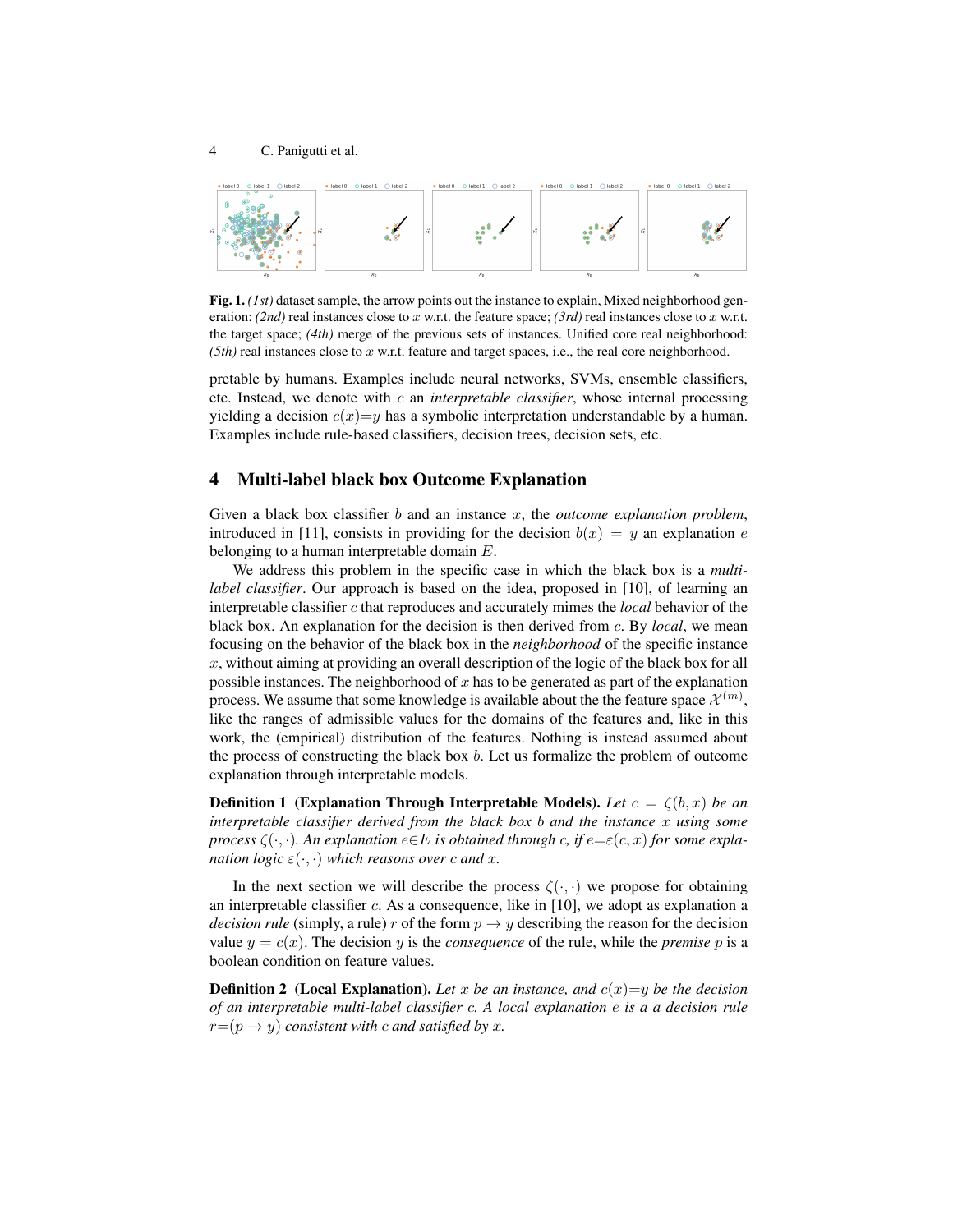Let us consider as an example the following explanation for the diagnoses prediction of a patient:  $e = \{60 \le age \le 70, BMI > 36.2, hyperglycemia = Yes, insulin = Up,$  $systolic pressure=150/100mmHg\} \rightarrow [Diabetes, Hypertension, Hypothyroidism].$ 

The meaning of this explanation is that the diagnoses of *diabetes*, *hypertension* and *hypothyroidism* are predicted by the black box because the patient is obese (BMI¿36.2), his systolic pressure is high, his age is in the [60, 70) range and his blood test results show high levels of sugar (hyperglycemia) and insulin. For the sake of clarity, we only show the diseases that have been predicted by the black box, which correspond to nonzero elements of the binary label vector  $y \in \mathcal{Y}^{(l)} = \{0, 1\}^l$ .

We assume that p is the conjunction of split conditions sc of the form  $a \in [v_1, v_2]$ , where a is a feature and  $v_1, v_2$  are values in the domain of a extended with  $\pm \infty$ . An instance x *satisfies* r, or r *covers* x, if the boolean condition p evaluates to true for x, i.e., if  $sc(x)$  is true for every  $sc \in p$ . For example, the rule  $r = \{60 \lt age \lt 70, BMI \gt 36.2,$ hyperglycemia=Yes}  $\rightarrow$  [Diabetes, Hypertension, Hypothyroidism] is satisfied by  $x_0 = \{age = 63, BMI = 36.5, hyperglycemia = Yes\}$  and not satisfied by  $x_1 = \{age = 65,$  $BMI = 35, hyperglycemia = No$ .

We say that r *is consistent* with c, if  $c(x)=y$  for every instance x that satisfies r. Consistency means that the rule specifies some conditions for which the classifier makes a specific decision. When the instance  $x$  for which we have to explain the decision satisfies p, the rule  $p \rightarrow y$  represents *a motivation for taking* a decision value, i.e., p locally explains why b returned y. Therefore, a solution to the problem will consists of: *(i)* computing an interpretable predictor  $c$  for a black box  $b$  and an instance  $x$ , i.e., designing function  $\zeta(\cdot, \cdot)$  according to Definition 1; *(ii)* deriving a local explanation e from c and x, i.e., defining the explanation logic  $\varepsilon(\cdot, \cdot)$  according to Definition 2.

### 5 Multi-label Explainer

We propose MARLENA (Multi-label Rule-based ExplaNAtions, as a solution to the multi-label black box outcome explanation problem. An interpretable decision tree classifier c is built for a given multi-label black box  $b$  and instance  $x$  by first generating a set of neighbor instances of x through the approach presented in the following, and then extracting from such a set a *decision tree* c. A local explanation, consisting of a single rule  $r$ , is then derived from the structure of  $c$ .

### 5.1 Neighborhood Generation

The goal of this phase is to identify a set of synthetic instances  $Z$ , with feature and/or label values close to the ones of  $x$ , in order to reproduce the local decision behavior of the multi-label black box b. Since the objective is to learn a classifier, the neighborhood should be flexible enough to include instances with both decisions equal to  $b(x)$ , i.e.  $b(z)=b(x)$  and decisions different from  $b(x)$ , i.e,  $b(z)\neq b(x)$ . For the generation of Z we propose two approaches which first construct a *core real neighborhood* of  $x$ , useful for deriving the empirical distributions of features of  $x$ , and then, randomly generate the set of *synthetic neighbors* Z according to these distributions. In order to derive the *core real neighbors* X<sup>∗</sup> these approaches assume as input a set of *known instances*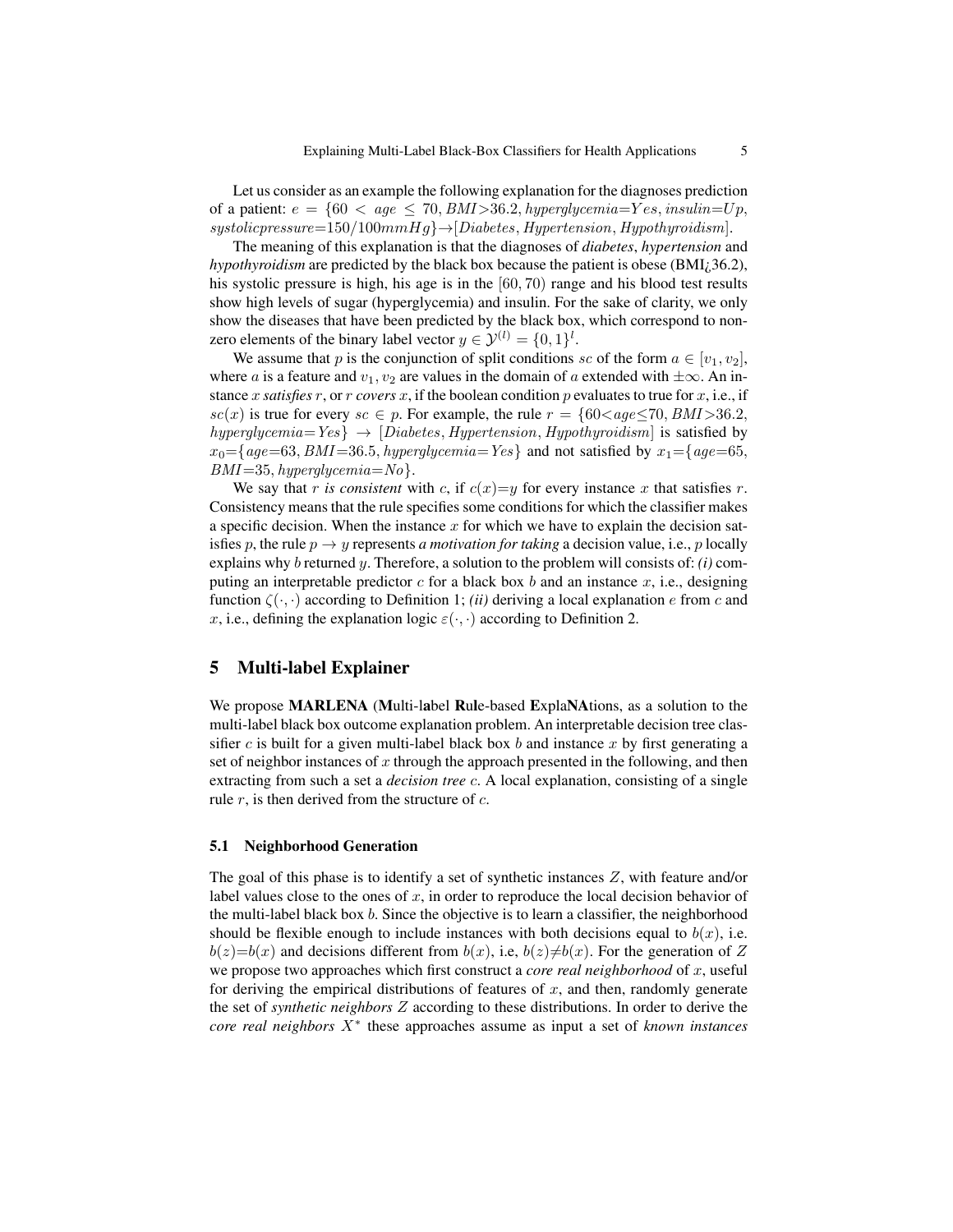#### 6 C. Panigutti et al.

 $\hat{X} \in \mathcal{X}^{(m)}$  that may be a set of instances of the training set, a set of instances to be explained or in general, a set of instances belonging to the same domain of x. Given  $\overline{X}$ the neighborhood  $X^*$  is built by identifying the instances of  $\hat{X}$  which satisfy specific criteria. In our experiments, we setup  $X$  as the instances to explain in the test set.

*Mixed Neighborhood.* This method selects from the given instances  $X$  a core of  $k$ real neighbors  $X^* = X_f \cup X_l$ , where  $k = k_f + k_l$ ,  $k_f = \alpha k$  and  $k_l = (1 - \alpha)k$ . Figure 1 (2-4) shows a graphical representation of mixed neighborhood generation starting from a sample dataset with three different labels (left most plot). The arrow points out the instance to explain. The set  $X_f$  is composed of the  $k_f$  instances  $\hat{x} \in \hat{X}$  closest to x with respect to the feature space  $\mathcal{X}^{(m)}$ , according to a distance function  $d_f(x, \hat{x})$ ; while the set  $X_l$  comprises the  $k_l$  instances  $\hat{x} \in \hat{X}$  closest to x with respect to the target space  $\mathcal{Y}^{(l)}$ , i.e., the black box decision, according to a distance function  $d_l(b(x), b(\hat{x}))$ . In Figure 1, the set  $X_f$  is showed in the *(2nd)* plot, the set  $X_l$  is represented in the *(3rd)* plot and, the *(4th)* plot reports the *core real neighborhood*. The parameter  $\alpha$  is fundamental for the selection of the instances. Indeed, we underline that instances in  $X_l$  which are close to x with respect to the decision are not necessarily close to x in the feature space. Therefore, low values of  $\alpha$  could bring to the generation of a sparse real core neighborhood in the feature space. This aspect is evident looking at Figure 1 where instances in (3) are sparser than the instances in (4).

*Unified Neighborhood.* This method selects from  $\overline{X}$  a core of k real neighbors  $X^*$ as the k instances  $\hat{x} \in \hat{X}$  closest to x with respect to both the feature space  $\mathcal{X}^{(m)}$  and the target space  $\mathcal{Y}^{(l)}$ , according to a distance function  $d_u(x, \hat{x}, b)$  which combines  $d_f$ and  $d_l: d_u(x, \hat{x}, b) = \frac{m}{m+l} \cdot d_f(x, \hat{x}) + \frac{l}{m+l} \cdot d_l(b(x), b(\hat{x}))$ . Figure 1 *(5th)* plot.

Both approaches are parametric with respect to the distance functions  $d_f(\cdot, \cdot)$  and  $d_l(\cdot, \cdot)$ . Since we have binary vectors with length l, in the target space we use the Hamming distance as  $d_l(\cdot, \cdot)$ . On the other hand, in the feature space we account for the presence of mixed types of features by a weighted sum of the Hamming distance [22] for categorical features, and of the normalized Euclidean distance<sup>4</sup> for continuous features. Thus, assuming s categorical features and  $m - s$  continuous ones, we use:  $d_f(x, \hat{x}) = \frac{s}{m} \cdot Hamming(x, \hat{x}) + \frac{m-s}{m} \cdot nEuclidean(x, \hat{x})$ 

In the following, we name MARLENA-m the MARLENA algorithm using the *mixed neighborhood* distance function, MARLENA-u the MARLENA algorithm using the *unified neighborhood* distance function.

#### 5.2 Rule-based Explanation

Given the synthetic neighborhood  $Z$  of x, the second step is to build an interpretable classifier c trained on the instances  $z \in Z$  labeled with the black box decision  $b(z)$ . Such a classifier is intended to mimic the behavior of b locally in the  $Z$  neighborhood. **MARLENA** adopts multi-label decision tree as interpretable classifier  $c$  as it makes easy the explanation extraction. Indeed, given the multi-label decision tree  $c$ , we derive the decision rule representing the explanation as a root-leaf path in the tree, i.e., the decision rule  $r = (p \rightarrow y)$  is formed by including in p the split conditions on the path

<sup>4</sup> http://reference.wolfram.com/language/ref/

NormalizedSquaredEuclideanDistance.html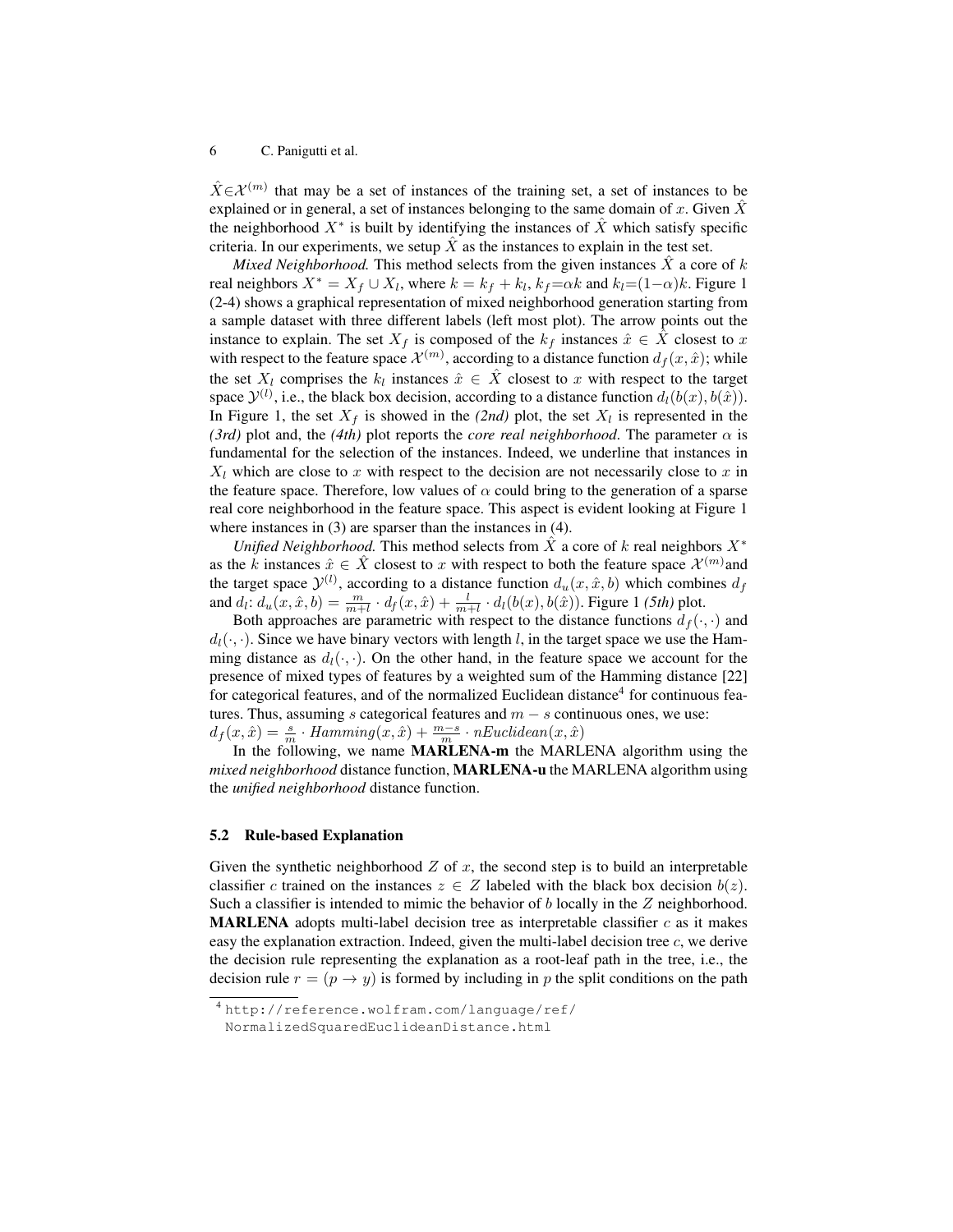|                        |      |    | Dataset instances features labels avg. labels <b>RF SVM MLP</b> |      |            |     |
|------------------------|------|----|-----------------------------------------------------------------|------|------------|-----|
| $\text{least}$   2,417 | 117  | 14 | 4.24                                                            |      | $.62$ .62  | .64 |
| women   $14,644$       | 44   | 14 | 3.53                                                            |      | $1.71$ .72 | .71 |
| $ medical $ 978        | 1449 | 45 | 1.25                                                            | 1.37 | - 79       | .77 |
|                        | .    |    |                                                                 |      |            |     |

Table 1. Real health-related dataset information and black box performance (F1-measure).

from the root to the leaf node that is satisfied by the instance x, and setting  $y = c(x)$ . By construction, the rule  $r$  is consistent with  $c$  and satisfied by  $x$ .

### 6 Experiments

In this section, we describe the experiments we carried out to evaluate the performance of MARLENA. We first present the experimental setup and then we show the results of our analyses which prove that the proposed multi-label local approach is more effective than a global one. We study the effect of the neighborhood generation parameter  $\alpha$  on MARLENA-m performance, and we provide a qualitative and quantitative evaluation of the multi-label explanations<sup>5</sup>. MARLENA was developed in Python<sup>6</sup>, we used the sklearn implementation of the multi-label decision tree as interpretable classifier.

### 6.1 Experimental Setup

Datasets. We ran experiments on three real-world mulit-label tabular datasets: *yeast* [8], *woman*<sup>7</sup> and *medical* [17]. The *yeast* dataset is a collection of yeast microarray expressions and phylogenetic profiles which can be used to learn the yeast gene functional categories. One row of this dataset represents a gene, and the labels are its associated functional classes. Each gene might belong to more than one functional class. The *woman* dataset contains survey data about women health-care requirements gathered by a US non-profit organization. One row of this dataset contains the questionnaire replies of one woman concerning her demographics, pregnancies, family planning, use of health care services, and medical insurance. The labels of this dataset are the healthcare requirements. The *medical* dataset contains a corpus of fully anonymized clinical text. Each document in the corpus is associated with a set of ICD-9 codes which represents the diagnosis associated with the clinical report. To each report might be assigned several ICD-9 codes. The *woman* dataset includes both categorical and continuous features, the *yeast* only continuous features and the *medical* dataset contains only binary features that represent the presence or absence of each word in each document.

Details of the datasets after missing values correction <sup>8</sup> and black box performance are reported in Table 1. To train the black boxes, we randomly split the *yeast* and *woman*

<sup>5</sup> For both neighborhood generation approaches *mixed* and *union*, the size of the synthetic neighborhood is 1000, and the size of the *core real neighborhood*  $X^*$  is  $k = 0.5|\hat{X}|^{1/2}$ 

<sup>&</sup>lt;sup>6</sup> Source code, datasets, and the scripts for reproducing experiments are publicly available at https://github.com/riccotti/ExplainMultilabelClassifiers

<sup>7</sup> https://tinyurl.com/y9maxnxr, https://tinyurl.com/yaz2lyrc

<sup>&</sup>lt;sup>8</sup> We replace the missing values with the mean for continuous variables and with the mode for categorical ones. We remove the features with more than 40% of missing values.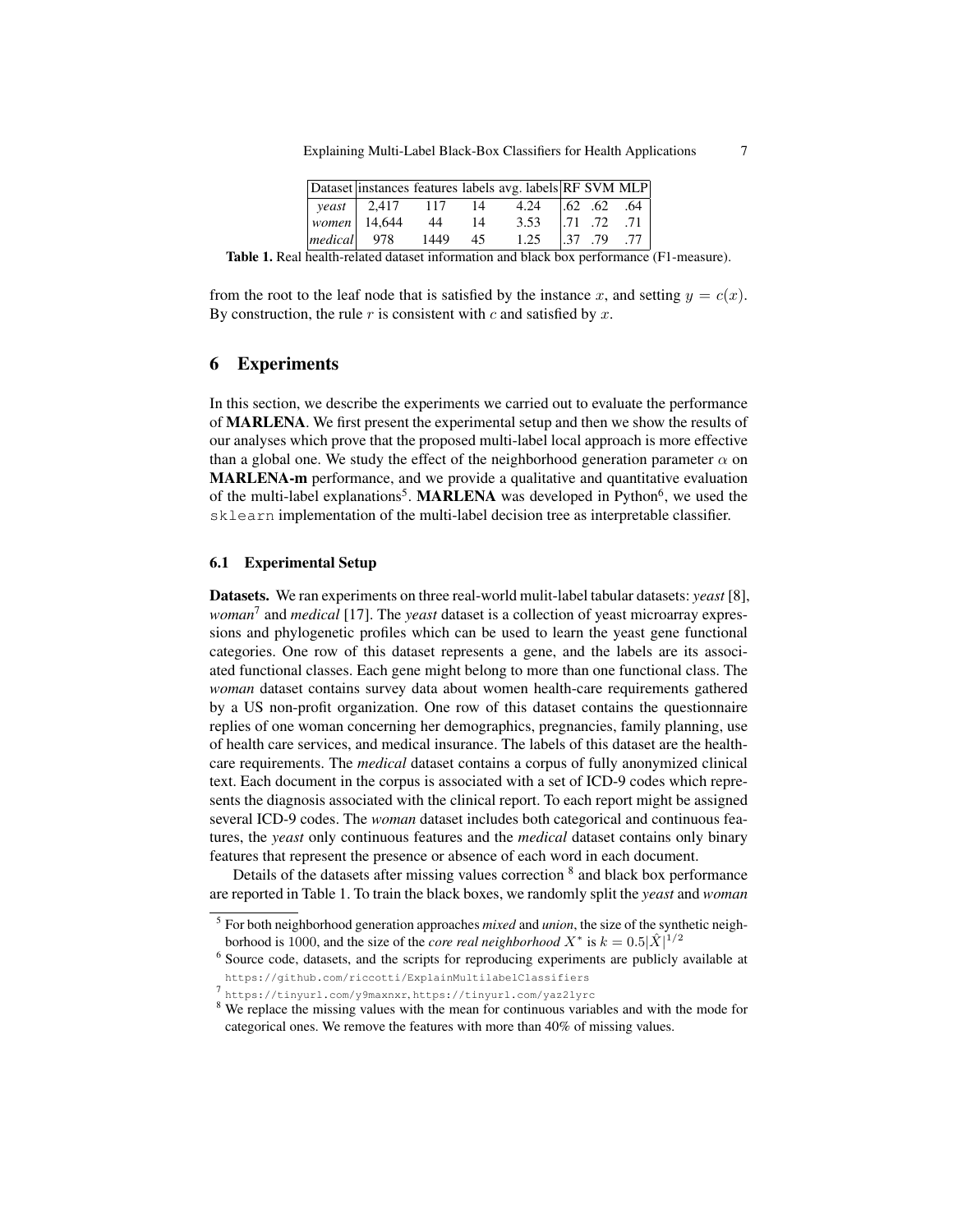

Fig. 2. Hit and *r-fidelity* varying  $\alpha$  for *yeast* and *woman*, upper and lower figure respectively.

dataset into a training and a test set containing respectively 70% and 30% of the instances. For the *medical* dataset we use the partitioning described in [17]. After the training phase we used the black boxes to classify the instances in the test set, denoted by  $X$ , and we used the **MARLENA** approach to explain such decisions. We denote by  $\hat{Y}$  the decisions provided by the black box b on X, and with Y the decisions provided by the explainer  $c$ . We underline that the black box performance is not the focus of our work: we forget about the real label and we use the black box labels as target labels.

Black Box Classifiers. We experiment the following predictors as black boxes: Random Forests (RF), Support Vector Machines (SVM), and Multi-Layer Perceptron (MLP) $^9$ . For each black box, we perform hyper-parameters tuning using a five-fold cross-validation and a randomized search over a grid of parameters on the training set $^{10}$ .

Evaluation Measures. We adopt the following metrics to evaluate MARLENA's performance. Aggregated values<sup>11</sup> are reported in the experiments by averaging them.

- $\blacktriangle$  *fidelity*(*Y*,  $\hat{Y}$ )∈[0, 1]. It compares the decisions of the interpretable classifier c to those of the black box b on the set X. The *s-fidelity* measures the performance on the synthetic neighborhood, X=Z. The *r-fidelity* measures the performance on the core real neighborhood,  $X=\dot{X}$ . It answers the question: "how good is c at mimicking b in a neighborhood of  $x$ ?". We measure it using the F1-measure [22].
- **hit** $(y, \hat{y}) \in [0, 1]$ . It compares the prediction of c and b on the instance x under analysis. We use the simple match similarity to evaluate it, i.e.,  $1 - \text{hamming}(y, \hat{y})$ .  $hit(y, \hat{y}) = 1$  means that c correctly identifies all the labels returned by b, a value between 0 and 1 means that some labels are misclassifed.

<sup>&</sup>lt;sup>9</sup> Implementations are those of scikit-learn library.

 $^{10}$  Details available at  $\text{https://github.com/riccotti/ExplainMultilabelClassifiers}.$ 

<sup>&</sup>lt;sup>11</sup> The performance reported consider only instances for which an explanation is returned. Indeed, for some instances of the *medical* dataset using the *RF* black box an explanation is not returned. We leave the investigation of this specific case fur future studies.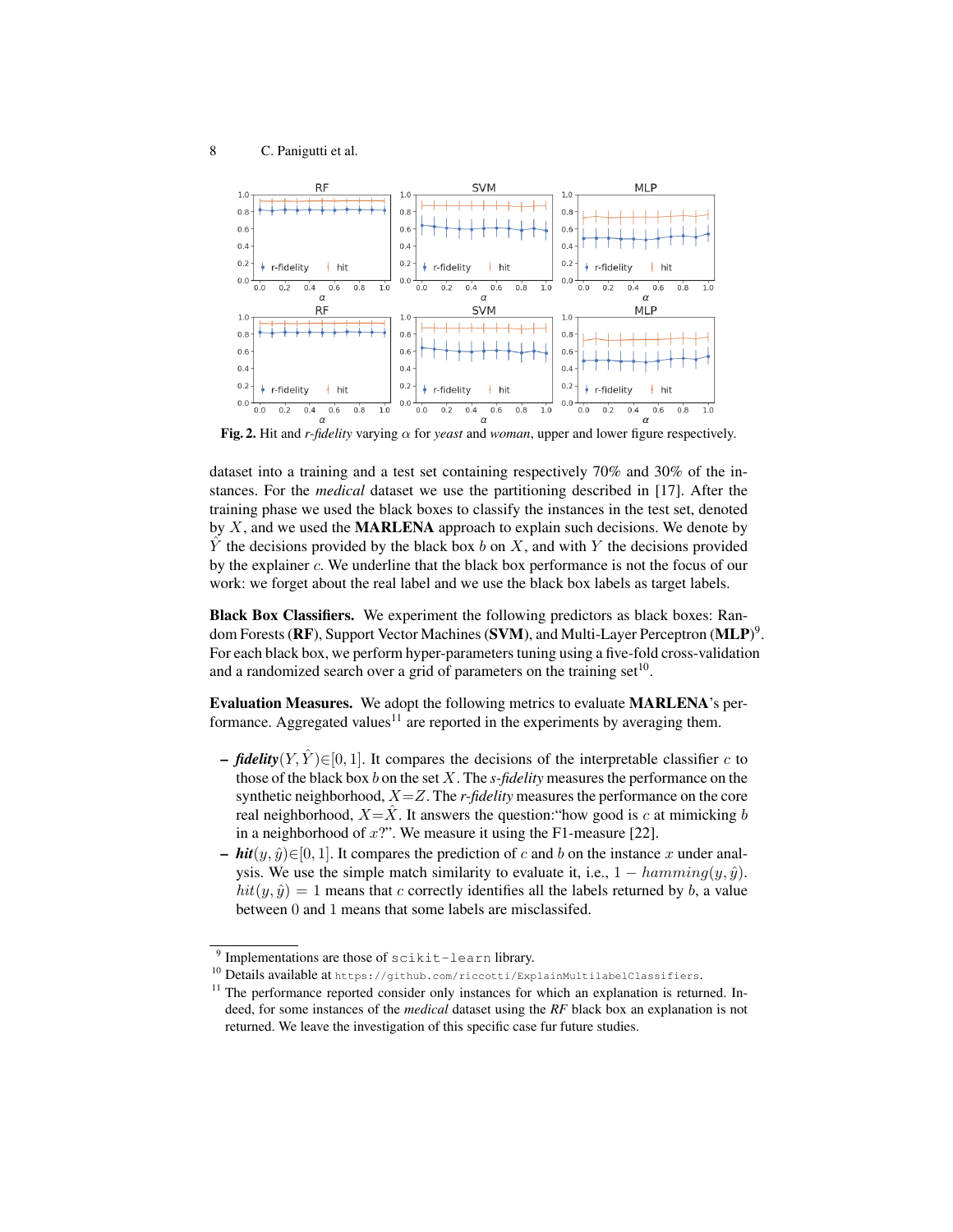|            |       | s-fidelity | r-fidelity |                                                         |  |
|------------|-------|------------|------------|---------------------------------------------------------|--|
| Black Box  | mixed | unified    | mixed      | unified                                                 |  |
| RF         |       |            |            | $.94 \pm .02$ $.90 \pm .05$ $.89 \pm .09$ $.87 \pm .11$ |  |
| <b>SVM</b> |       |            |            | $.91 \pm .05$ $.87 \pm .07$ $.65 \pm .20$ $.68 \pm .21$ |  |
| MI.P       |       |            |            | $.93 \pm .07$ $.91 \pm .11$ $.68 \pm .22$ $.68 \pm .21$ |  |

**Table 2.** Fidelity (mean  $\pm$  stddev) of *MARLENA-m* and *MARLENA-u* on all datasets.

| Dataset          | veast       |               | woman         |               | medical       |               |
|------------------|-------------|---------------|---------------|---------------|---------------|---------------|
| <b>Black Box</b> | mixed       | union         | mixed         | union         | mixed         | union         |
| RF               | $.93 + .03$ | $.92 \pm .04$ | $.94 \pm .02$ | $.90 \pm .05$ | $.93 \pm .06$ | $.90 + .12$   |
| <b>SVM</b>       | $.84 + .07$ | $.84 \pm .08$ | $.92 \pm .03$ | $.88\pm.05$   | $.95 \pm .05$ | $.86 \pm .14$ |
| MLP              | $.90 + .05$ | $.90 \pm .06$ | $.95 \pm .02$ | $.94 \pm .04$ | $.80 \pm .12$ | $.72 \pm .20$ |

**Table 3.** *s*-fidelity (mean  $\pm$  stddev) of *MARLENA mixed* and *union* for each dataset.

| Dataset          | yeast       |               | woman |                                            | medical       |             |
|------------------|-------------|---------------|-------|--------------------------------------------|---------------|-------------|
| <b>Black Box</b> | mixed       | union         | mixed | union                                      | mixed         | union       |
| RF               | $.89 + .06$ | $.90 \pm .06$ |       | $.89 \pm .09$ $.87 \pm .12$ $.94 \pm .09$  |               | $.97 + .06$ |
| <b>SVM</b>       | $.86 + .08$ | $.86 \pm .08$ |       | $1.57 \pm .16$ $.60 \pm .18$ $.92 \pm .12$ |               | $.97 + .06$ |
| MLP              | $.89 + .06$ | $.89 + .07$   |       | $.62 \pm .21$ $.61 \pm .19$                | $.81 \pm .20$ | $.89 + .14$ |

Table 4. *r*-fidelity (mean  $\pm$  stddev) of *MARLENA mixed* and *union* for each dataset.

#### 6.2 Results

We perform several experiments to assess how **MARLENA-m** performance are impacted by the neighborhood generation parameter  $\alpha$ . We measure *r-fidelity* and *hit* for different values of  $\alpha$ , the results are show in figure 2. We observe that the value of  $\alpha$ does not have a noticeable impact on the MARLENA-m performance. Therefore, we can safely set  $\alpha$ =0.7 for the following analyses, this guarantees the locality in the feature space of the core of real instances selected to generate the synthetic neighborhood. We recall that high values of  $\alpha$  favorite neighbors close to x in the feature space.

To understand if one of the two approaches of neighborhood generation performs significantly better than the other, we compare them in terms of their *s-fidelity* and *r-fidelity* on the *woman* and *yeast* datasets. The results are reported in Tables 2. We observe that the two approaches have comparable performance, but the *mixed* approach performs slightly better on the synthetic neighborhood. We can also see how the aggregated performance on all datasets show lower values of *r-fidelity* when our methods are used to explain *SVM* and *MLP* decisions. Looking at *r-fidelity* values in Table 2, we observe that this behaviour is due to weak performance on the *woman* dataset. This gap of performance among the different datasets is due to the different levels of cohesion of the data points selected in the *core real neighborhood* in the feature space.

In order to quantitatively measure the level of cohesion of each neighborhood, we compute the SSE (Sum of Squared Errors [22]) employing distance function  $d_f$  defined in section 5.1. In Figure 3 we report the distribution of SSE values, i.e., the mean values of distances among the data points in the core real neighborhoods for each dataset. We observe how the data points in the *woman* dataset are more distant from the center of their neighborhood, compared to those of the other two datasets. This impacts the performance of the methods because selecting data points scattered in the feature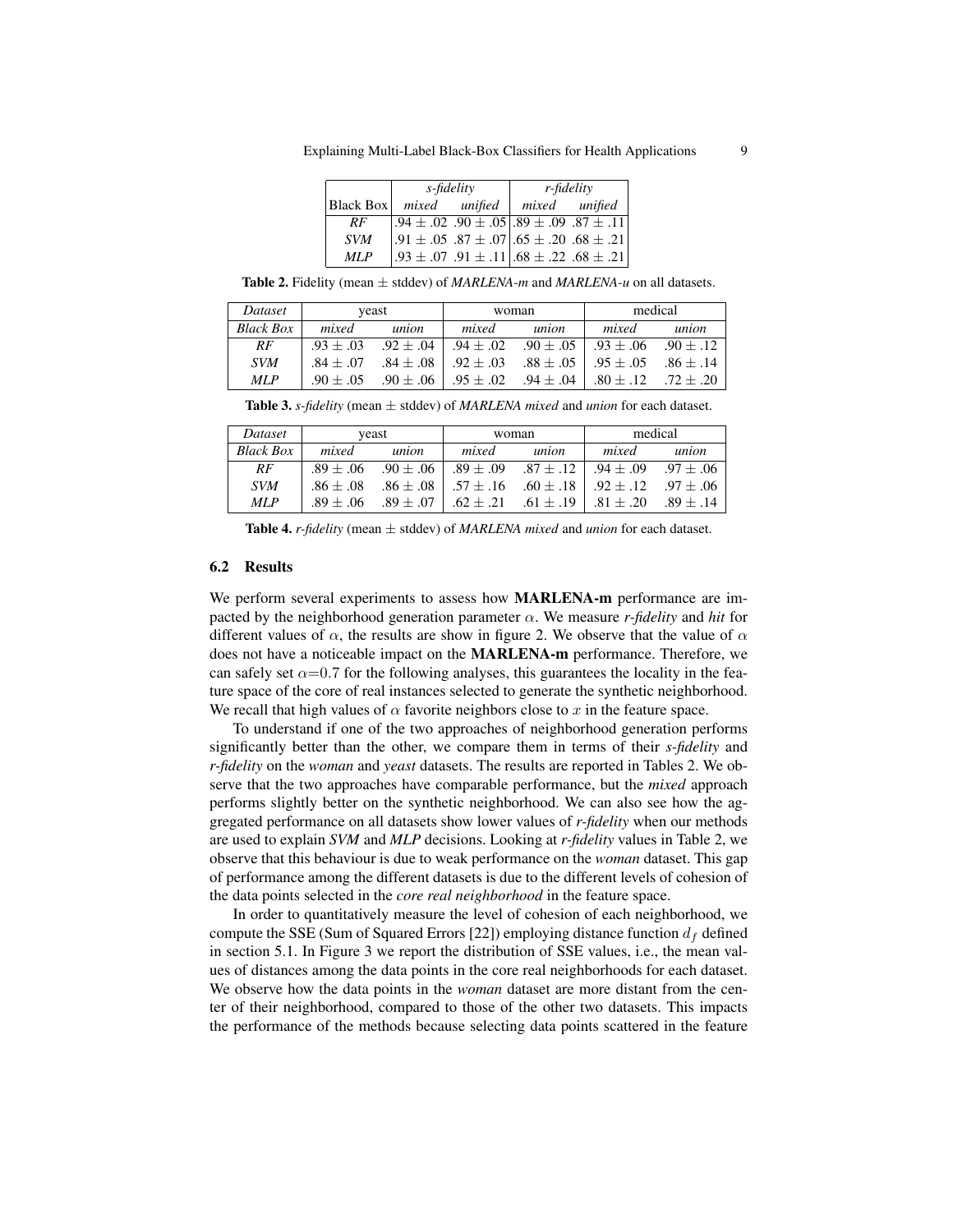

Fig. 3. Distributions of mean mixed distance among core real neighborhood points.

space for the core real neighborhood generates a synthetic neighborhood which does not preserve the locality around the instance to be explained. The relationship between MARLENA performance and data points scatteredness in the *core real neighborhood* requires a detailed study and is left for future work.

For measuring the ability of MARLENA to mimic the black box behavior, we compare its *hit*-performance against those of a Global Decision Tree (GDT) learned on the set of instances to be explained with target labels given by the black box. The results for both the *mixed* and *unified* approaches are shown in Table 5 and Table 6, respectively. We underline how the comparison with such a global approach is not trivial, since the hit performance of the global decision tree (GDT) are high, all above 0.93. Our approaches outperform the global one in mimicking the SVM and the MLP black box on the *yeast* dataset. However, although MARLENA in some cases performs worse in terms of hit, it always greatly outperforms the GDT in terms of rule interpretability. Indeed, as shown in Tables 7 and 8, MARLENA always produces explanations (decision rules) with considerable lower number of conditions in the rule premise. The reduction of rule length is really important especially on *woman* dataset.

We now make a qualitative comparison of the explanations provided by **MARLENA**m and the GDT. We consider explanations for black box behavior on the *medical* dataset since its features are easily comprehensible also by non-experts. What follows is an example of an explanation for the *SVM* black box where both **MARLENA-m** ( $e_M$ ) and the GDT  $(e_G)$  predict the same labels as the black box. In the *medical* dataset the classification task is to map words coming from clinical notes to one or more diagnosis. The following explanations highlights which are the words that influenced more the black box decision with their presence or absence. We highlight words common to both explanations as they probably are the most important for the decision.

- $e_M = \{duplication=0, \text{reflux}=0, \text{hydronephrosis}=1, \text{normal}=1, \text{pyelectasis}=1, \text{mild}=1\}$  $\rightarrow$  [*Urinaryincontinence*, *Hydronephrosis*]
- $e_G = \{coupling, **reflux**=0, **tract**=0, **neurogenic**=0, **hydronephrosis**=1, **hydroureter**=0,$ evaluate=0, *pyelectasis*=1, follow=1}  $\rightarrow$  [*Urinaryincontinence*, *Hydronephrosis*]

GDT's explanation is longer and more confusing as it contains words falling outside the context of kidney problems, like *cough*, and generic words like *evaluate* and *follow*.

## 7 Conclusion

We have proposed **MARLENA** a model agnostic approach to address the multi-label black box outcome explanation problem. Our approach learns a *local* classifier on a synthetic neighborhood generated by a strategy suitable for multi-label decisions. Then, it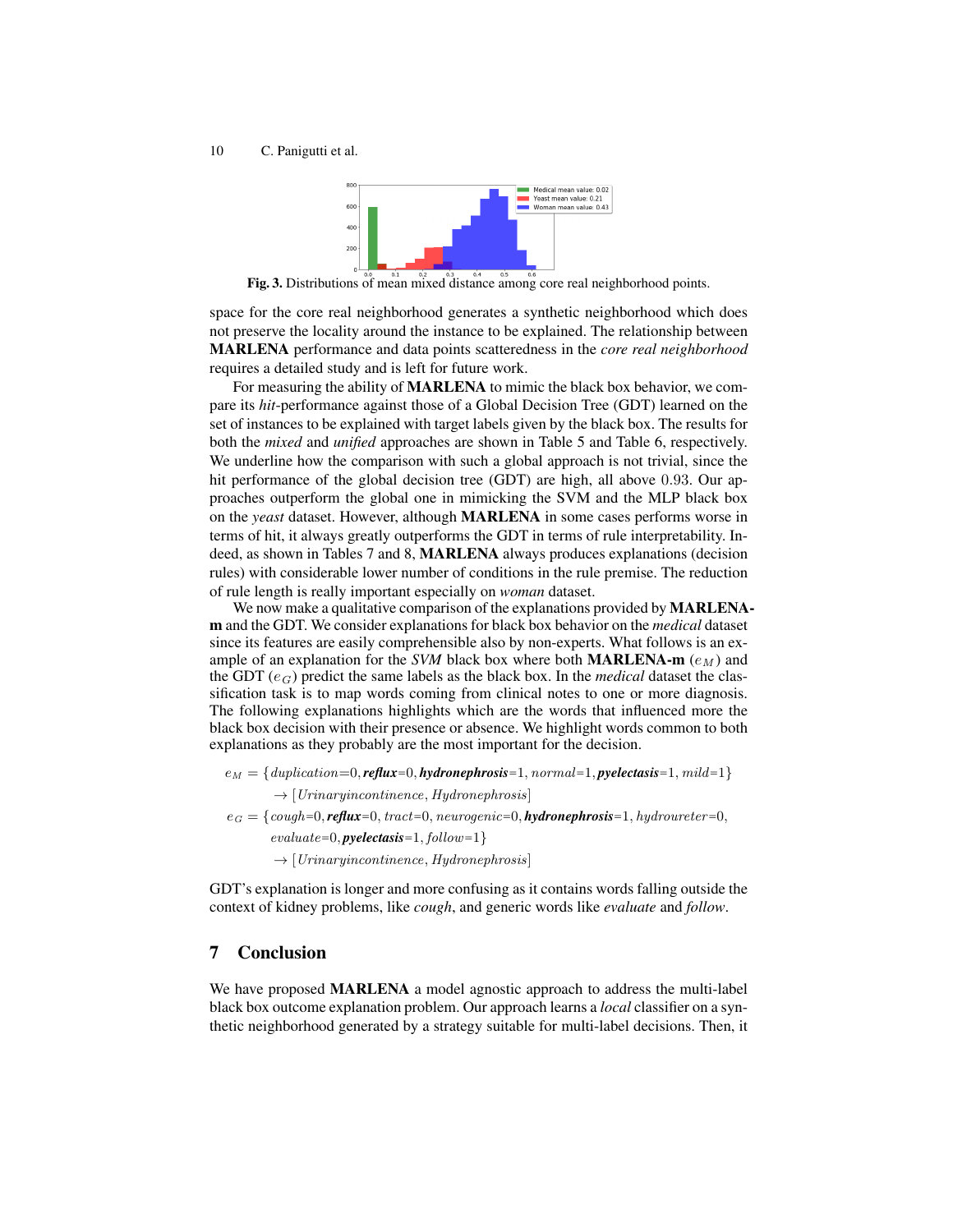| Dataset    | veast                                                      |             | woman                                                                                 |  | medical                                    |               |
|------------|------------------------------------------------------------|-------------|---------------------------------------------------------------------------------------|--|--------------------------------------------|---------------|
|            | <i>Black Box</i> MARLENA-m GDT MARLENA-m GDT MARLENA-m GDT |             |                                                                                       |  |                                            |               |
| RF         |                                                            |             | $.97 \pm .05$ $.98 \pm .04$ $.95 \pm .06$ $.99 \pm .04$ $1.00 \pm .01$ $1.00 \pm .01$ |  |                                            |               |
| <b>SVM</b> | $.95 \pm .06$ $.93 \pm .07$                                |             | $.87\pm.09$                                                                           |  | $.99 \pm .03$ $1.00 \pm .01$ $.99 \pm .01$ |               |
| MLP        | $.97 + .05$                                                | $.94 + .07$ | $.82 \pm .13$                                                                         |  | $.99 \pm .03$ $.99 \pm .01$                | $.99 \pm .01$ |

Table 5. Hit performance comparison (mean and standard deviation).

| Dataset    | veast                       |               | woman                                                  |  | medical                                                   |               |
|------------|-----------------------------|---------------|--------------------------------------------------------|--|-----------------------------------------------------------|---------------|
|            |                             |               | <i>Black Box</i> MARLENA-u GDT MARLENA-u GDT MARLENA-u |  |                                                           | <b>GDT</b>    |
| RF         | $.97 \pm .05$ $.98 \pm .04$ |               |                                                        |  | $.94 \pm .07$ $.99 \pm .04$ $1.00 \pm .00$ $1.00 \pm .01$ |               |
| <b>SVM</b> | $.95 + .06$                 | $.93 \pm .07$ | $.87 \pm .09$ $.99 \pm .03$ $1.00 \pm .01$             |  |                                                           | $.99 + .01$   |
| MLP        | $.96 + .05$                 | $.94 \pm .07$ | $.81 \pm .12$ $.99 \pm .03$                            |  | $1.00 \pm .01$                                            | $.99 \pm .01$ |

Table 6. Hit performance comparison (mean and standard deviation).

derives from the interpretable local prediction a meaningful explanation represented by a decision rule, explaining the reasons of the decision. We have proposed two strategies for the synthetic neighborhood generation that take into consideration the particular structure of the multi-label decision. Our experimentation shows that MARLENA presents acceptable performance in terms of accuracy in mimicking the black box and is able to produce explanations represented by compact rules.

A number of extensions and additional experiments can be considered for future works. An interesting future research direction is to design new approaches for the neighborhood generation for example methods based on the genetic programming. Second, another study might be focused on the possibility to generate a global explainer by composing the local explanations produced by MARLENA. Moreover, results in this paper show that it is necessary to extend the experiments by considering more datasets (even synthetic) characterized by different levels of density and to understand how this impact to the quality of neighborhood generation. Finally, it would be interesting to let domain experts evaluate and compare MARLENA explanations to the global ones.

Acknowledgements. This work is partially supported by the European H2020 Program under the funding scheme "INFRAIA-1-2014-2015: Research Infrastructures" g.a. 654024 *"SoBigData"*, http://www.sobigdata.eu.

### References

- 1. S. Abe. Fuzzy support vector machines for multilabel classification. *PR*, (6):2110, 2015.
- 2. T. Bai et al. Interpretable representation learning for healthcare via capturing disease progression through time. In *KDD*, pages 43–51. ACM, 2018.
- 3. H. Blockeel, L. Schietgat, J. Struyf, A. Clare, and S. Dzeroski. Hierarchical multilabel classification trees for gene function prediction. In *MLSB*, pages 9–14, 2006.
- 4. Z. Che, D. Kale, W. Li, M. T. Bahadori, and Y. Liu. Deep computational phenotyping. In *KDD*, pages 507–516. ACM, 2015.
- 5. Z. Che, S. Purushotham, R. Khemani, and Y. Liu. Interpretable deep models for icu outcome prediction. In *AMIA Annual Symposium Proceedings*, volume 2016, page 371. American Medical Informatics Association, 2017.
- 6. E. Choi et al. Doctor ai: Predicting clinical events via recurrent neural networks. In *Machine Learning for Healthcare Conference*, pages 301–318, 2016.